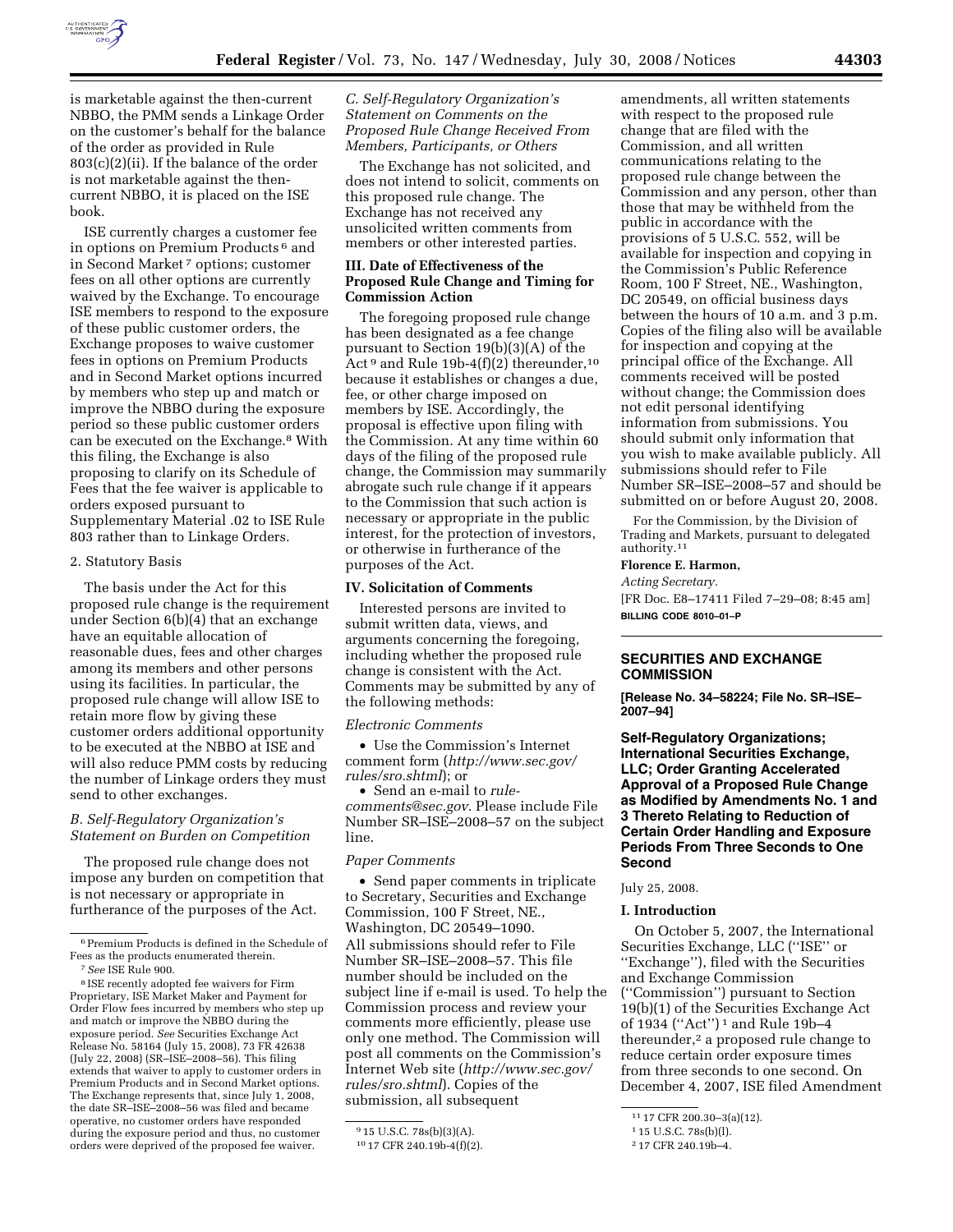No. 1 to the proposed rule change. On May 22, 2008, ISE filed Amendment No. 2 to the proposed rule change and withdrew this Amendment on May 29, 2008. On June 23, 2008, ISE filed Amendment No. 3 to the proposed rule change. The proposed rule change, as modified by Amendments No. 1 and 3, was published for comment in the **Federal Register** on July 3, 2008.3 The Commission received one comment on the proposal.4 This order approves the proposed rule change, as modified by Amendments No. 1 and 3, on an accelerated basis.

#### **II. Description of the Proposal**

The Exchange proposes to reduce the order handling and exposure periods contained in Exchange Rules 716 (Block Trades), 717 (Limitations on Orders), 723 (Price Improvement Mechanism for Crossing Transactions), and 811 (Directed Orders) from three seconds to one second.

Rule 716 contains the requirements applicable to the execution of orders using the Block Order Mechanism, Facilitation Mechanism, and Solicited Order Mechanism. The Block Order Mechanism allows members to obtain liquidity for the execution of a blocksize order, whereas the Facilitation and Solicited Order Mechanisms allow members to enter block-size cross transactions. Rule 723 contains the requirements applicable to the execution of orders using the Price Improvement Mechanism (''PIM''). The PIM allows members to enter cross transactions of any size. Orders entered into any of these mechanisms currently are exposed to all market participants for three seconds, giving participants an opportunity to enter additional trading interest before the orders are automatically executed.

Rule 717 requires members to expose agency orders to the marketplace before executing them as principal<sup>5</sup> or executing them against orders solicited from other members.6 Under Rule 717, an order can be exposed either by entering it onto the Exchange and waiting at least three seconds before

entering the contra-side proprietary or solicited order, or by utilizing the various mechanisms that have an exposure period built into the functionality.

Rule 811 contains the requirements applicable to the handling and execution of Directed Orders. A Directed Market Maker is required to enter Directed Orders into the PIM or release the order to the Exchange's limit order book within three seconds of receipt.7 Additionally, there are three instances when a Directed Order is exposed to all market participants for three seconds after being released to the Exchange's limit order book: (i) Before a Directed Order is matched against the Directed Market Maker at the national best bid or offer (''NBBO''); 8 (ii) before executing a Directed Order against the Directed Market Maker's Guarantee; 9 and (iii) before being given to the Primary Market Maker for handling where the Directed Market Maker is also the Primary Market Maker.10 Finally, if a Directed Order is placed on the Exchange's limit order book, the Directed Market Maker is not permitted to enter a proprietary order to execute against the Directed Order during the three seconds following the release of the Directed Order.

Under the proposal, all of the threesecond exposure periods referred to above would be reduced to one second.

The Commission received one comment letter regarding the proposed rule change.11 The commenter expresses concern that the combined effect of the proposed rule change and another ISE proposal 12 would lead to greater rates of

9 If the Directed Market Maker is quoting at the NBBO on the opposite side of the market from a Directed Order at the time the Directed Order is received by the Directed Market Maker, and the Directed Order is marketable, the Exchange's system will automatically guarantee execution of the Directed Order against the Directed Market Maker at the price and the size of the Directed Market Maker's quote. Rule 811(d).

10As provided in Rule 714, when the Exchange's best bid or offer is inferior to another exchange, incoming marketable customer orders are handled by the Primary Market Maker pursuant to Rule 803(c), which requires the Primary Market Maker to either execute the order at a price that matches the NBBO or attempt to obtain the better price for the customer according to the Linkage rules contained in Chapter 19.

11*See* BOX Comment, *supra* note 4.

12The BOX Comment, *supra* note 4, was submitted in connection with SR–ISE–2008–29. In internalization and reduced amounts of price improvement being made available to public customers on ISE, especially to small orders under 50 contracts.13

#### **III. Discussion and Commission Findings**

After carefully reviewing the proposed rule change and the comment submitted, the Commission finds that the proposal is consistent with the requirements of the Act and the rules and regulations thereunder applicable to a national securities exchange.14 In particular, the Commission finds that the proposed rule change is consistent with Section  $6(b)(5)$  of the Act,<sup>15</sup> which, among other things, requires that the rules of a national securities exchange be designed to promote just and equitable principles of trade, to foster cooperation and coordination with persons engaged in regulating transactions in securities, to remove impediments to and perfect the mechanism of a free and open market and a national market system and, in general, to protect investors and the public interest. The Commission also finds that the proposed rule change is consistent with Section 6(b)(8) of the Act,16 which requires that the rules of an exchange not impose any burden on competition that is not necessary or appropriate in furtherance of the purposes of the Act.

The Commission believes that, given the electronic environment on ISE, reducing each of the exposure periods from three seconds to one second as proposed could facilitate the prompt execution of orders, while continuing to provide market participants with an opportunity to compete for exposed bids and offers. To substantiate that ISE members could receive, process, and communicate a response back to the Exchange within one second, the Exchange stated that it distributed a survey to ISE members that regularly participate in orders executed through the mechanisms that would be affected by the proposal. ISE stated that the survey results indicated that it typically takes, at most, 110 milliseconds, for members to receive, process, and

14 In approving this proposed rule change, the Commission has considered the proposed rule's impact on efficiency, competition, and capital formation. *See* 15 U.S.C. 78c(f).

15 15 U.S.C. 78f(b)(5).

<sup>3</sup>*See* Securities Exchange Act Release No. 58041

<sup>&</sup>lt;sup>4</sup> See letter from Lisa J. Fall, General Counsel, Boston Options Exchange (''BOX''), to Nancy M. Morris, Secretary, Commission, dated May 14, 2008 (''BOX Comment'').

<sup>5</sup>Rule 717(d).

<sup>&</sup>lt;sup>6</sup> Rule 717(e). The Exchange proposes to make a non-substantive clean-up of Rule 717(e) to specify that members can use the Facilitation Mechanism to execute solicited crosses. The Facilitation Mechanism rule was amended earlier this year to allow members to enter solicited crosses, and Rule 717(e) should have been updated at that time. *See*  Securities Exchange Act Release No. 55557 (March 29, 2007), 72 FR 16838 (April 5, 2007).

<sup>7</sup>Rule 811(c)(3). If the Directed Market Maker fails to do so within three seconds, the Exchange's system automatically releases the order. Rule 811(c)(3)(ii).

<sup>8</sup> If a Directed Market Maker is quoting at the NBBO at the time it releases a Directed Order, the Directed Market Maker is last in priority, and the order is exposed to all market participants before the Directed Order is executed against the Directed Market Maker's quote.

SR–ISE–2008–29, the ISE proposed to allow members to enter orders into the PIM at a price that matches the NBBO when the ISE market is inferior to the NBBO. The Commission approved SR–ISE– 2008–29. *See* Securities Exchange Act Release No. 57847 (May 21, 2008), 73 FR 30987 (May 29, 2008).

<sup>13</sup>*See* BOX Comment, *supra* note 4.

<sup>16</sup> 15 U.S.C. 78f(b)(8).